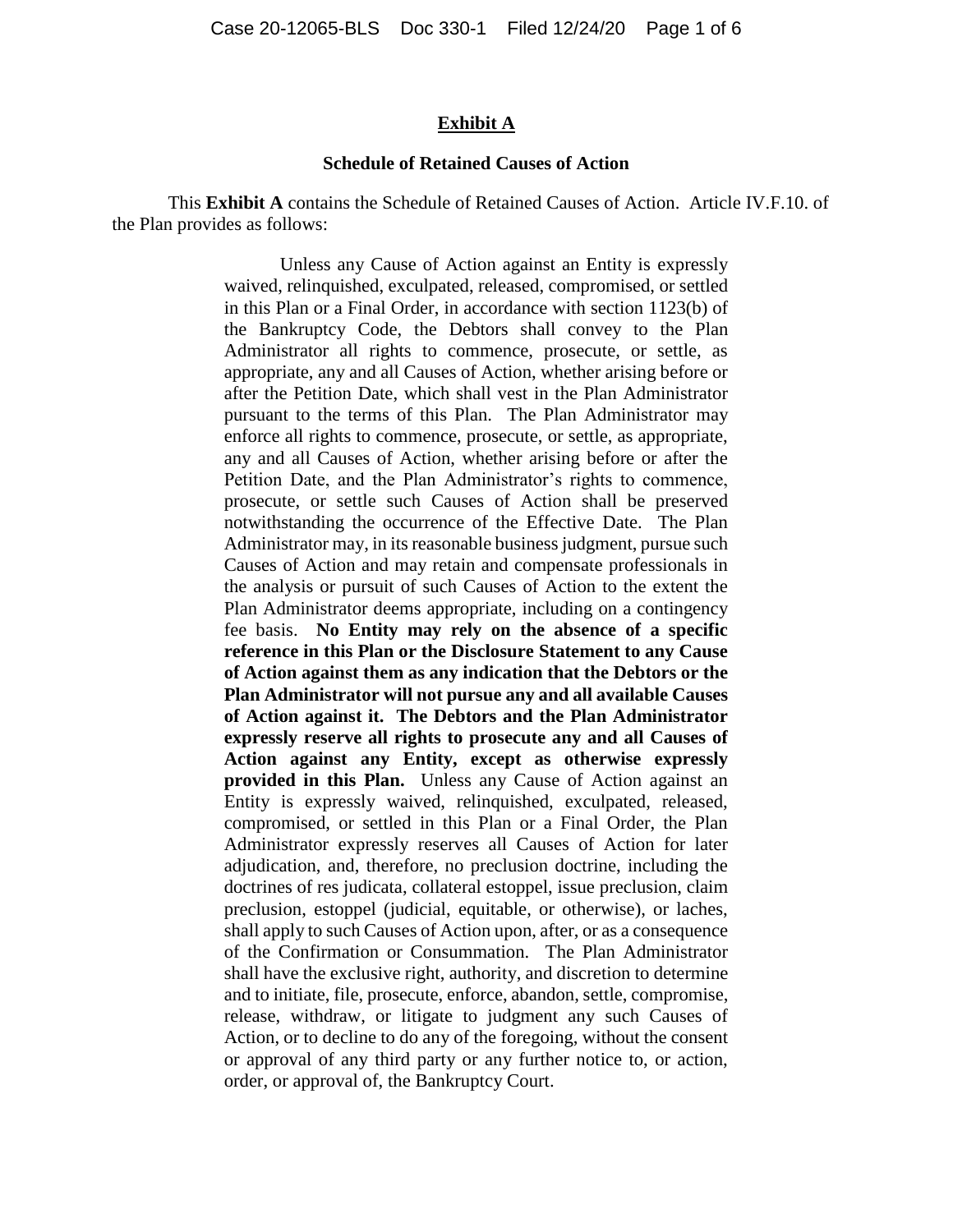# **Exhibit A(i)**

### **Claims Related to Insurance Policies**

| <b>Type of Policy Coverage</b>                 | <b>Insurance Carrier</b>                    | <b>Policy Number</b>     | <b>Policy Term</b>      |
|------------------------------------------------|---------------------------------------------|--------------------------|-------------------------|
| <b>Commercial General Liability</b>            | Markel International Insurance Company Ltd. | <b>JCGL102725</b>        | $11/1/2020 - 11/1/2021$ |
| Commercial Automobile Coverage                 | Everest Denali Insurance Company            | 73APB004283              | $11/1/2020 - 11/1/2021$ |
| Oil & Gas Excess Liability                     | Markel International Insurance Company Ltd. | JUMB102348               | $11/1/2020 - 11/1/2021$ |
| <b>Energy Package Insurance</b>                | Lloyd's of London                           | ENUPS2000053             | $12/8/2020 - 12/8/2021$ |
| <b>Unmanned Aircraft Systems</b>               | Global Aerospace, Inc.                      | 9000446                  | $11/1/2020 - 11/1/2021$ |
| Private Company Management Liability<br>Policy | Westchester Surplus Lines Insurance Company | G <sub>27615326005</sub> | $6/30/2020 - 6/30/2021$ |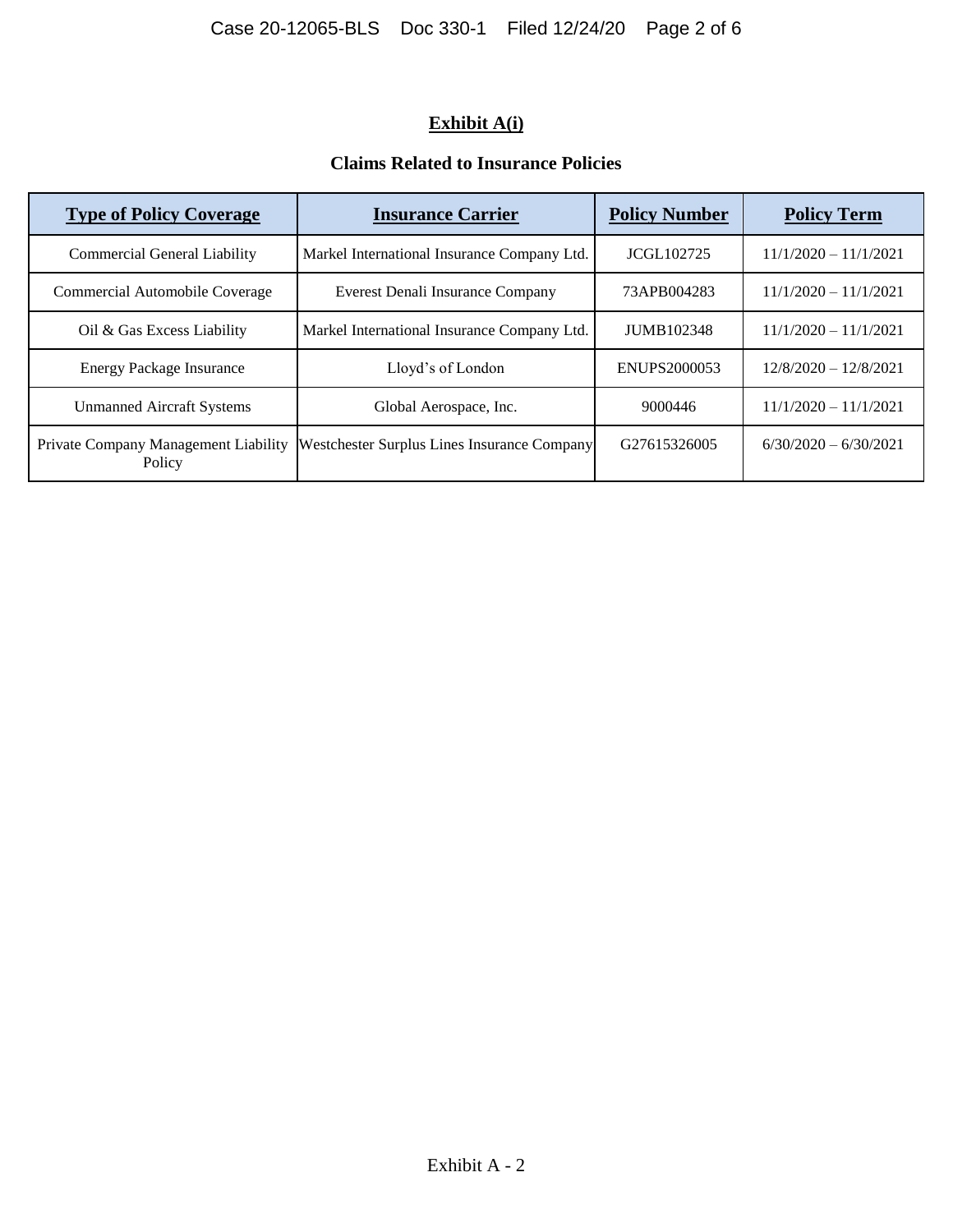# **Exhibit A(ii)**

## **Claims Related to Tax Obligations**

| <b>Taxing Authority</b>                                 | <b>Type</b>                         | <b>Address</b>                                                   |
|---------------------------------------------------------|-------------------------------------|------------------------------------------------------------------|
| Garfield County Treasurer                               | Ad Valorem Tax<br>Sales & Use Tax   | P.O. Box 1069<br>Glenwood Springs,<br>CO 81602-1069              |
| Rio Blanco County Treasurer                             | Ad Valorem Tax<br>Sales & Use Tax   | P.O. Box 584<br>Meeker, CO 81641                                 |
| Colorado Oil and Gas Conservation Commission            | Severance Tax                       | 1120 Lincoln St., #801<br>Denver, CO 80203                       |
| State of Colorado                                       | <b>State</b>                        | 200 E. Colifax Ave. RM 136<br>Denver, CO 80203                   |
| City and County of Denver, Treasury Division            | City                                | P.O. Box 17420<br>Denver, CO 80217-<br>0420                      |
| City of Rifle                                           | City                                | P.o. Box 4739<br>Grand Junction,<br>CO 81502-4739                |
| Colorado Department of Revenue                          | <b>State</b><br>Royalty Withholding | 1375 Sherman St.<br>Denver, CO 80261                             |
| <b>Internal Revenue Service</b>                         | Federal                             | 1999<br>Broadway<br>Denver, CO<br>80906                          |
| <b>United States Treasury</b>                           | Federal                             | P.O. Box 1455566<br>Cincinnati, OH 45250-<br>5566                |
| Bureau of Land Management, Colorado State Office        | <b>State</b>                        | 2850 Youngfield St<br>Lakewood, CO<br>80215                      |
| Colorado Department of Transportation                   | <b>State</b>                        | 2829 W Howard PL., $5^{\overline{th}}$ Floor<br>Denver, CO 81602 |
| Town of Silt, Colorado                                  | City                                | <b>Box 70</b><br>Silt, CO 81652                                  |
| Colorado Department of Public Health and<br>Environment | <b>State</b>                        | 4300 Cherry Creek Dr.<br>South<br>Denver, CO 80246-1530          |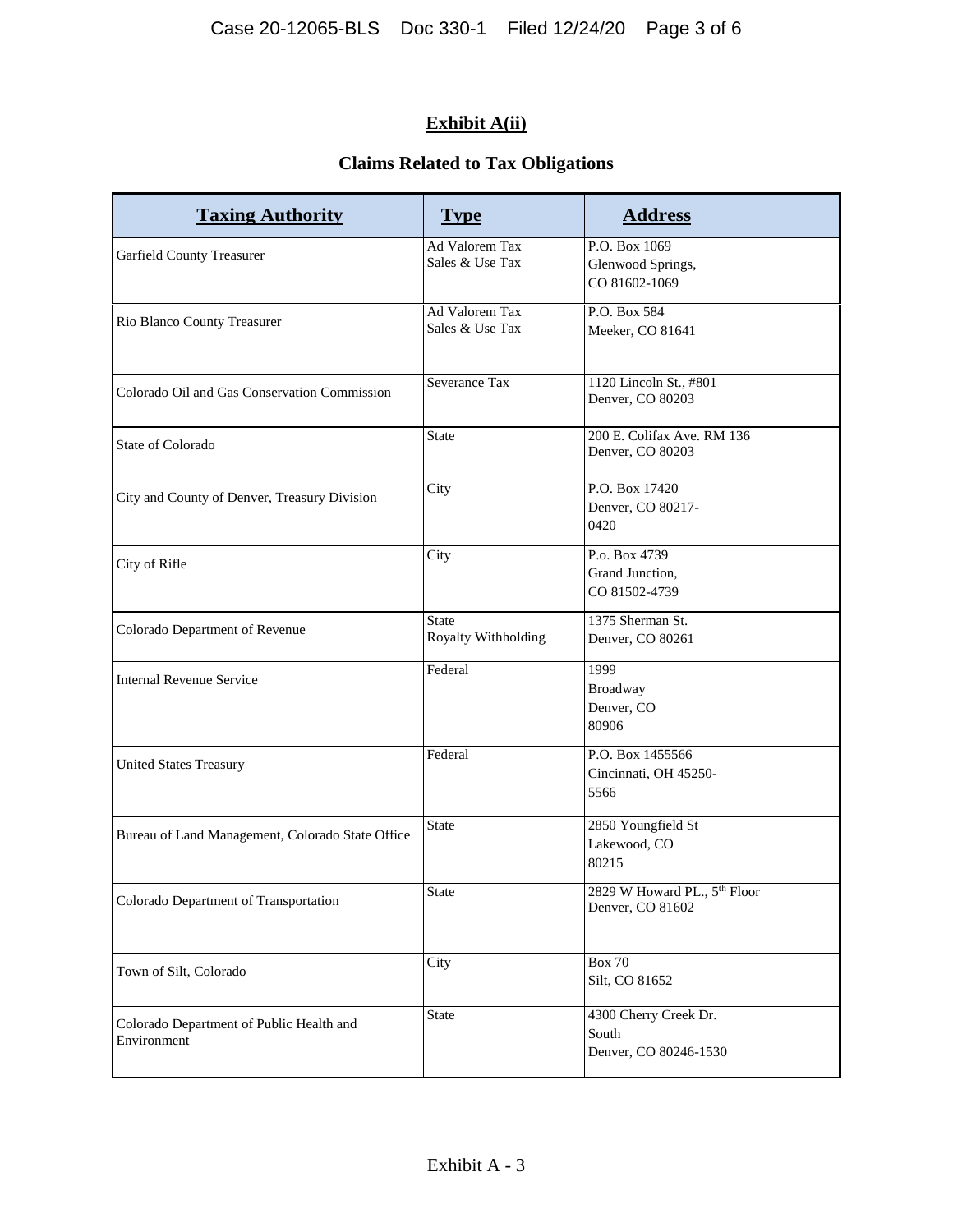| <b>Taxing Authority</b>                                                  | <b>Type</b>                | <b>Address</b>                                                                                   |
|--------------------------------------------------------------------------|----------------------------|--------------------------------------------------------------------------------------------------|
| Colorado Division of Water Resources,<br>Department of Natural Resources | <b>State</b>               | 1313 Sherman<br>St, Suite 821<br>Denver, CO<br>8023                                              |
| Town of Parachute                                                        | City                       | 222 Grand<br>Valley Way<br>Parachute, CO<br>81635                                                |
| City of Glenwood Springs                                                 | City                       | P.O. Box 458<br>Glenwood, CO<br>81602                                                            |
| Colorado Parks and Wildlife                                              | <b>State</b>               | 1313 Sherman St<br>Denver, CO 800203                                                             |
| Office of Natural Resources Revenue                                      | <b>Royalty Withholding</b> | P.O. Box<br>25627<br>Denver, CO<br>80225                                                         |
| Office of the Treasurer, Dave Young                                      | Federal                    | 200 East Colfax<br>Avenue<br>State Capital,<br>Suite 140<br>Denver, CO<br>80203-1722             |
| <b>Mesa County Treasurer</b>                                             | City                       | Dept. 5027<br>P.O. Box 20000<br>544 Rood Avenue,<br>Room 100<br>Grand Junction, CO<br>81502-5001 |
| Pitkin County Treasurer                                                  | City                       | 530 E. Main St.<br>Suite 201<br>Aspen, CO 81611                                                  |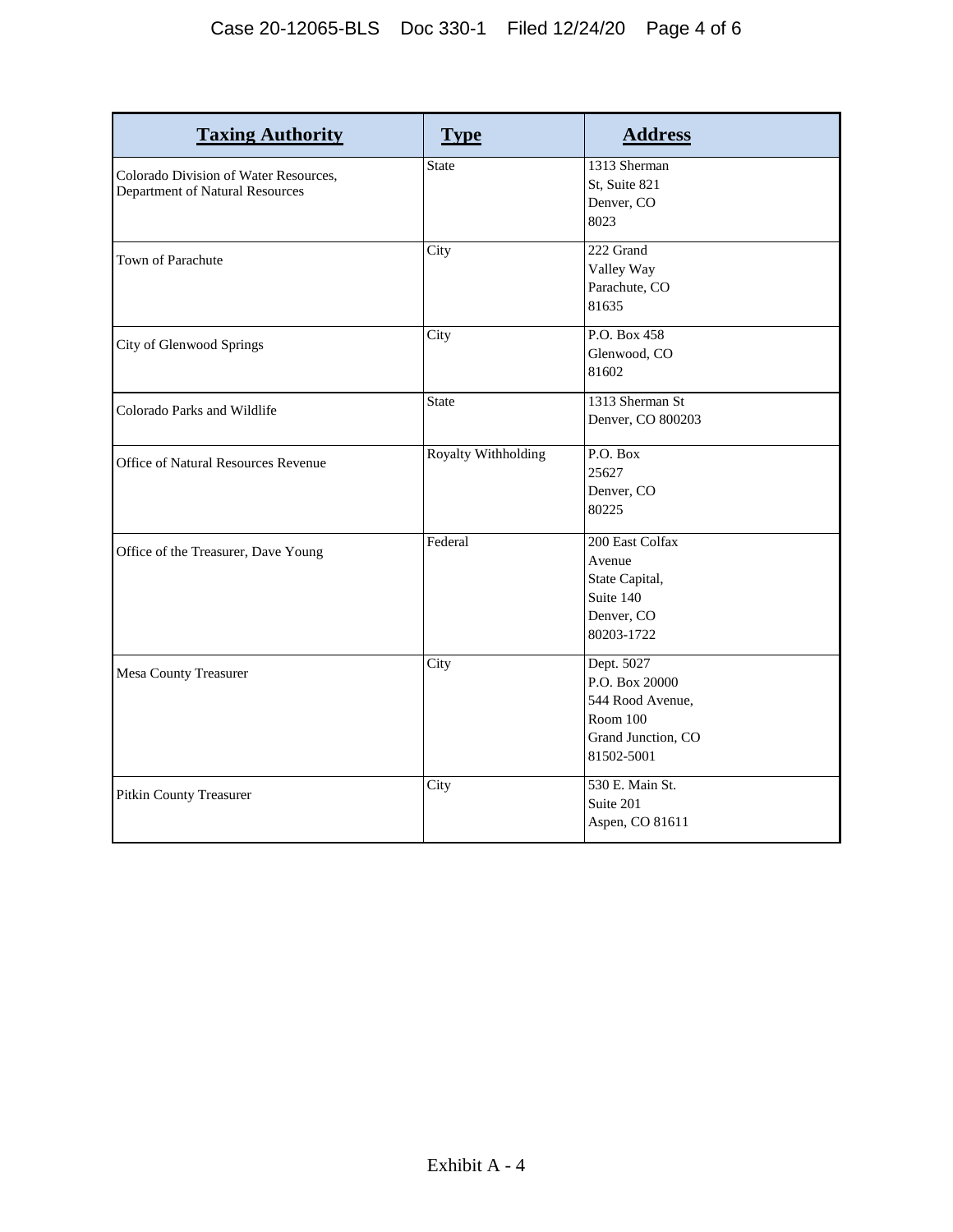## **Exhibit A(iii)**

### **Claims, Defenses, Cross-Claims, and Counter-Claims Related to Litigation and Possible Litigation**

| <b>Debtor</b>                        | <b>Case</b>                                                   | <b>Type of Claim</b>       |
|--------------------------------------|---------------------------------------------------------------|----------------------------|
| <b>Ursa Operating</b><br>Company LLC | Airport Land Partners v. Ursa, et al,<br>Case No. 2017CV30213 | Royalty payment litigation |
| <b>Ursa Operating</b><br>Company LLC | Arroyo v. Ursa, et al, Case No.<br>2018CV30121                | Royalty payment litigation |
| <b>Ursa Operating</b><br>Company LLC | Bar Seven L v. Ursa, et al, Case No.<br>2018CV30114           | Royalty payment litigation |
| <b>Ursa Operating</b><br>Company LLC | Richard N. Casey v. Ursa, et al, Case<br>No. 2018CV30089      | Royalty payment litigation |
| <b>Ursa Operating</b><br>Company LLC | City of Rifle v. Ursa, et al, Case No.<br>2016CV30281         | Royalty payment litigation |
| <b>Ursa Operating</b><br>Company LLC | Colton v. Ursa, et al, Case No.<br>2016CV30260                | Royalty payment litigation |
| <b>Ursa Operating</b><br>Company LLC | Daniels v. Ursa, et al, Case No.<br>2018CV30069               | Royalty payment litigation |
| <b>Ursa Operating</b><br>Company LLC | Dever, et al. v. Ursa, et al.,<br>2019CV30075                 | Royalty payment litigation |
| <b>Ursa Operating</b><br>Company LLC | Divide Creek Enterprises LLC v. Ursa,<br>et al, 2019CV30583   | Royalty payment litigation |
| <b>Ursa Operating</b><br>Company LLC | Energy Investment v. Ursa, et al, Case<br>No. 2018CV30156     | Royalty payment litigation |
| <b>Ursa Operating</b><br>Company LLC | Jones v. Ursa, et al, Case No.<br>2018CV30155                 | Royalty payment litigation |
| <b>Ursa Operating</b><br>Company LLC | Hunter, et al v. Ursa, et al., Case No.<br>2019CV30011        | Royalty payment litigation |
| <b>Ursa Operating</b><br>Company LLC | Limbach v. Ursa, et al, Case No.<br>2017CV30209               | Royalty payment litigation |
| <b>Ursa Operating</b><br>Company LLC | Map99A v. Ursa, et al, Case No.<br>2017CV30081                | Royalty payment litigation |